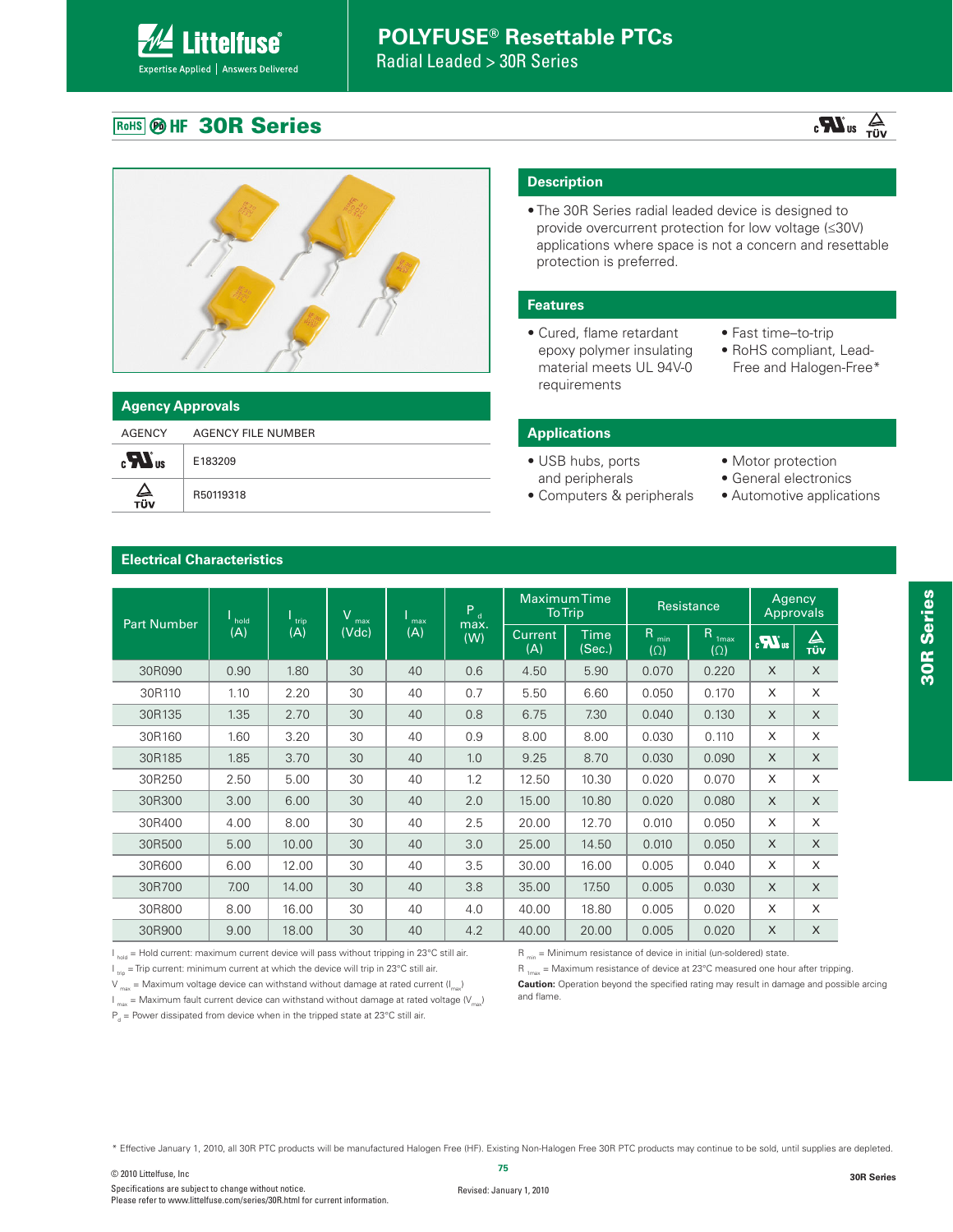Radial Leaded > 30R Series



#### **Temperature Rerating**

|                    | <b>Ambient Operation Temperature</b> |                 |               |                |                |                |                |                |                |  |
|--------------------|--------------------------------------|-----------------|---------------|----------------|----------------|----------------|----------------|----------------|----------------|--|
|                    | $-40^{\circ}$ C                      | $-20^{\circ}$ C | $0^{\circ}$ C | $23^{\circ}$ C | $40^{\circ}$ C | $50^{\circ}$ C | $60^{\circ}$ C | $70^{\circ}$ C | $85^{\circ}$ C |  |
| <b>Part Number</b> | Hold Current (A)                     |                 |               |                |                |                |                |                |                |  |
| 30R090             | 1.31                                 | 1.17            | 1.04          | 0.90           | 0.75           | 0.69           | 0.61           | 0.55           | 0.47           |  |
| 30R110             | 1.60                                 | 1.43            | 1.27          | 1.10           | 0.91           | 0.85           | 0.75           | 0.67           | 0.57           |  |
| 30R135             | 1.96                                 | 1.76            | 1.55          | 1.35           | 1.12           | 1.04           | 0.92           | 0.82           | 0.70           |  |
| 30R160             | 2.32                                 | 2.08            | 1.84          | 1.60           | 1.33           | 1.23           | 1.09           | 0.98           | 0.83           |  |
| 30R185             | 2.68                                 | 2.41            | 2.13          | 1.85           | 1.54           | 1.42           | 1.26           | 1.13           | 0.96           |  |
| 30R250             | 3.63                                 | 3.25            | 2.88          | 2.50           | 2.08           | 1.93           | 1.70           | 1.53           | 1.30           |  |
| 30R300             | 4.35                                 | 3.90            | 3.45          | 3.00           | 2.49           | 2.31           | 2.04           | 1.83           | 1.56           |  |
| 30R400             | 5.80                                 | 5.20            | 4.60          | 4.00           | 3.32           | 3.08           | 2.72           | 2.44           | 2.08           |  |
| 30R500             | 7.25                                 | 6.50            | 5.75          | 5.00           | 4.15           | 3.85           | 3.40           | 3.05           | 2.60           |  |
| 30R600             | 8.70                                 | 7.80            | 6.90          | 6.00           | 4.98           | 4.62           | 4.08           | 3.66           | 3.12           |  |
| 30R700             | 10.15                                | 9.10            | 8.05          | 7.00           | 5.81           | 5.39           | 4.76           | 4.27           | 3.64           |  |
| 30R800             | 11.60                                | 10.40           | 9.20          | 8.00           | 6.64           | 6.16           | 5.44           | 4.88           | 4.16           |  |
| 30R900             | 13.05                                | 11.70           | 10.35         | 9.00           | 7.47           | 6.93           | 6.12           | 5.49           | 4.68           |  |

#### **Average Time Current Curves**



The average time current curves and Temperature Rerating curve performance is affected by a number or variables, and these curves provided as guidance only. Customer must verify the performance in their application.

#### **Temperature Rerating Curve**

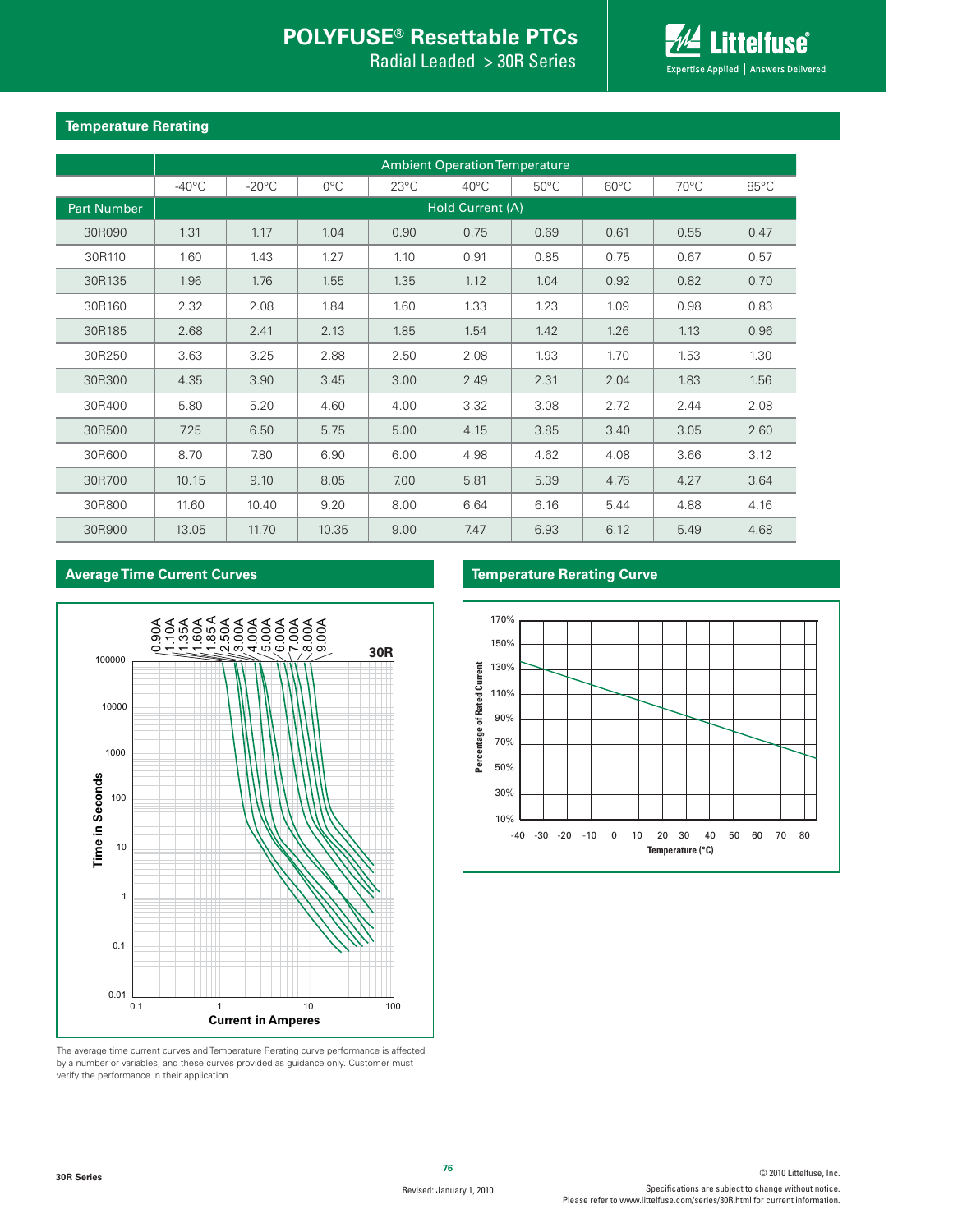

#### **Soldering Parameters - Wave Soldering**

| <b>Pre-Heating Zone</b> | Refer to the condition recommended<br>by the flux manufacturer.<br>Max. ramping rate should not exceed<br>4°C/Sec. |
|-------------------------|--------------------------------------------------------------------------------------------------------------------|
| <b>Soldering Zone</b>   | Max. solder temperature should not<br>$exceed 260^{\circ}$ C                                                       |
| <b>Cooling Zone</b>     | Cooling by natural convection in air.                                                                              |



#### **Physical Specifications**

| <b>Lead Material</b>                       | 0.90-2.50A: Tin-plated Copper clad steel<br>3.00-9.00A: Tin-plated Copper |
|--------------------------------------------|---------------------------------------------------------------------------|
| <b>Soldering</b><br><b>Characteristics</b> | Solderability per MIL-STD-202,<br>Method 208F                             |
| <b>Insulating Material</b>                 | Cured, flame retardant epoxy polymer<br>meets UL94V-0 requirements.       |
| <b>Device Labeling</b>                     | Marked with 'LF', voltage, current rating,<br>and date code.              |

#### **Environmental Specifications**

| <b>Operating/Storage</b><br><b>Temperature</b>                       | $-40^{\circ}$ C to $+85^{\circ}$ C                                                 |
|----------------------------------------------------------------------|------------------------------------------------------------------------------------|
| <b>Maximum Device Surface</b><br><b>Temperature in Tripped State</b> | $125^{\circ}$ C                                                                    |
| <b>Passive Aging</b>                                                 | $+85^{\circ}$ C, 1000 hours<br>-/+5% typical resistance<br>change                  |
| <b>Humidity Aging</b>                                                | +85°C, 85% R.H., 1000 hours<br>-/+5% typical resistance<br>change                  |
| <b>Thermal Shock</b>                                                 | $+85^{\circ}$ C to -40 $^{\circ}$ C 10 times<br>-/+5% typical resistance<br>change |
| <b>Solvent Resistance</b>                                            | MIL-STD-202, Method 215F<br>No change                                              |
| <b>Moisture Resistance Level</b>                                     | Level 1, J-STD-020C                                                                |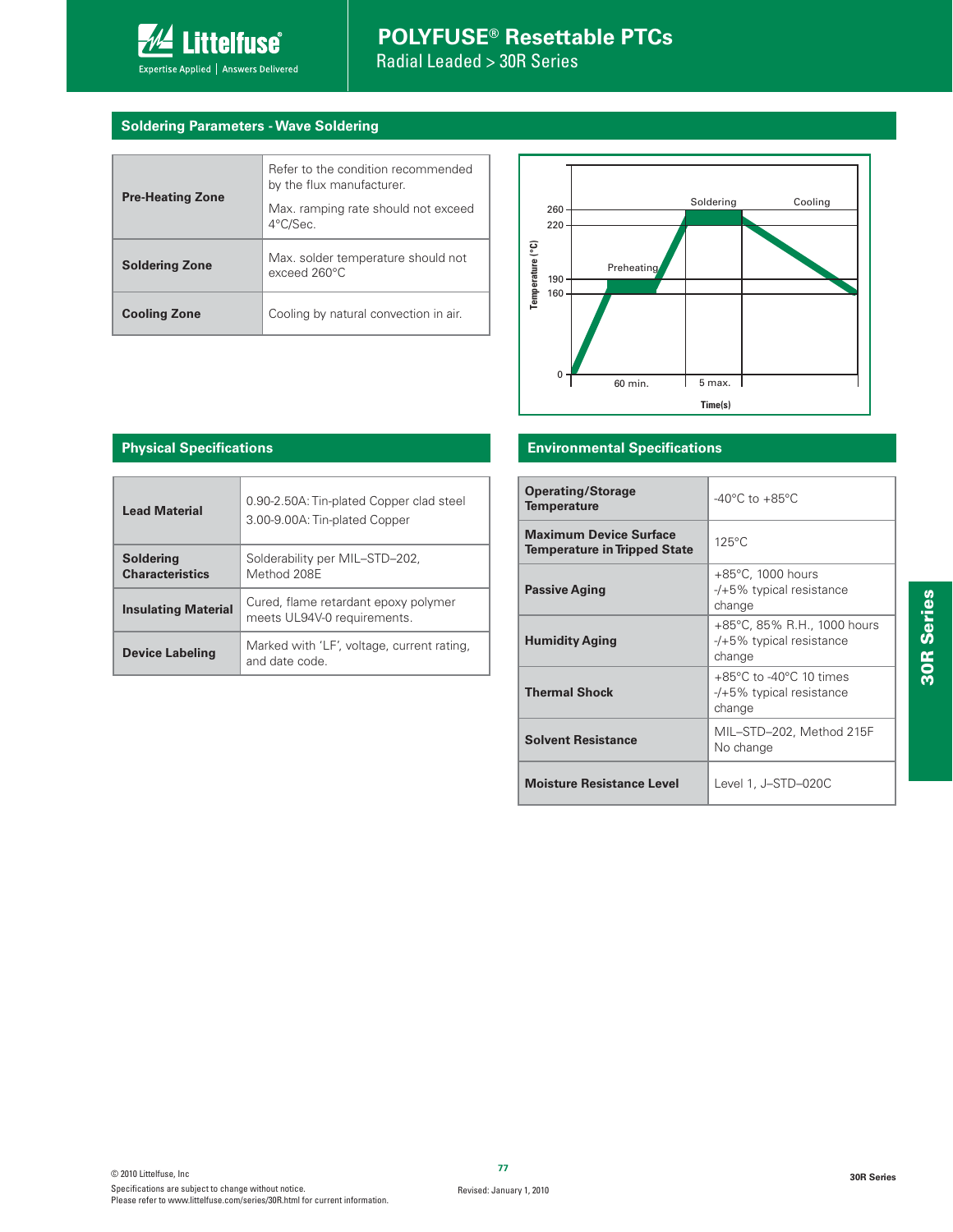Radial Leaded > 30R Series



**Dimensions**

#### **Part Marking System**





|                    | $\overline{A}$ |       | B             |       | $\mathsf{C}$  |       | D             |      | E             |      | <b>Physical Characteristics</b> |      |                 |
|--------------------|----------------|-------|---------------|-------|---------------|-------|---------------|------|---------------|------|---------------------------------|------|-----------------|
| <b>Part Number</b> | <b>Inches</b>  | mm    | <b>Inches</b> | mm    | <b>Inches</b> | mm    | <b>Inches</b> | mm   | <b>Inches</b> | mm   | Lead (dia)                      |      | <b>Material</b> |
|                    | Max.           | Max.  | Max.          | Max.  | Typ.          | Typ.  | Min.          | Min. | Max.          | Max. | <b>Inches</b>                   | mm   |                 |
| 30R090             | 0.29           | 7.40  | 0.48          | 12.20 | 0.20          | 5.10  | 0.30          | 7.60 | 0.12          | 3.00 | 0.02                            | 0.51 | Sn/CuFe         |
| 30R110             | 0.29           | 7.40  | 0.56          | 14.20 | 0.20          | 5.10  | 0.30          | 7.60 | 0.12          | 3.00 | 0.02                            | 0.51 | Sn/CuFe         |
| 30R135             | 0.35           | 8.90  | 0.53          | 13.50 | 0.20          | 5.10  | 0.30          | 7.60 | 0.12          | 3.00 | 0.02                            | 0.51 | Sn/CuFe         |
| 30R160             | 0.35           | 8.90  | 0.60          | 15.20 | 0.20          | 5.10  | 0.30          | 7.60 | 0.12          | 3.00 | 0.02                            | 0.51 | Sn/CuFe         |
| 30R185             | 0.40           | 10.20 | 0.62          | 15.70 | 0.20          | 5.10  | 0.30          | 7.60 | 0.12          | 3.00 | 0.02                            | 0.51 | Sn/CuFe         |
| 30R250             | 0.45           | 11.40 | 0.72          | 18.30 | 0.20          | 5.10  | 0.30          | 7.60 | 0.12          | 3.00 | 0.02                            | 0.51 | Sn/Cu           |
| 30R300             | 0.45           | 11.40 | 0.76          | 19.20 | 0.20          | 5.10  | 0.30          | 7.60 | 0.12          | 3.00 | 0.03                            | 0.81 | Sn/Cu           |
| 30R400             | 0.55           | 14.00 | 0.87          | 22.00 | 0.20          | 5.10  | 0.30          | 7.60 | 0.12          | 3.00 | 0.03                            | 0.81 | Sn/Cu           |
| 30R500             | 0.55           | 14.00 | 1.01          | 25.60 | 0.40          | 10.20 | 0.30          | 7.60 | 0.12          | 3.00 | 0.03                            | 0.81 | Sn/Cu           |
| 30R600             | 0.65           | 16.50 | 1.06          | 26.80 | 0.40          | 10.20 | 0.30          | 7.60 | 0.12          | 3.00 | 0.03                            | 0.81 | Sn/Cu           |
| 30R700             | 0.75           | 19.10 | 1.13          | 28.60 | 0.40          | 10.20 | 0.30          | 7.60 | 0.12          | 3.00 | 0.03                            | 0.81 | Sn/Cu           |
| 30R800             | 0.85           | 21.60 | 1.22          | 31.10 | 0.40          | 10.20 | 0.30          | 7.60 | 0.12          | 3.00 | 0.03                            | 0.81 | Sn/Cu           |
| 30R900             | 0.95           | 24.10 | 1.24          | 31.60 | 0.40          | 10.20 | 0.30          | 7.60 | 0.12          | 3.00 | 0.03                            | 0.81 | Sn/Cu           |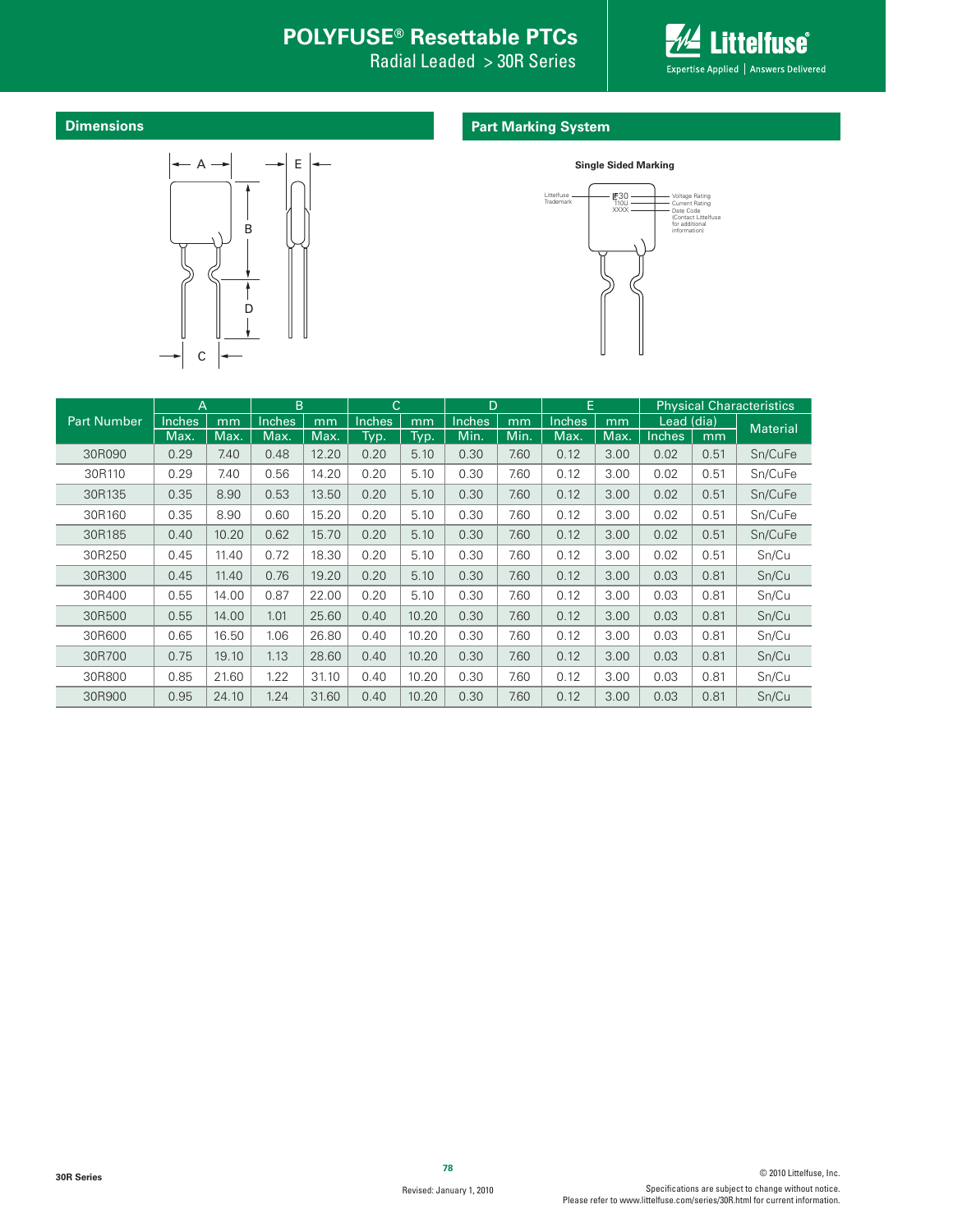

#### **Part Ordering Number System**



#### **Packaging**

| <b>Part Number</b> | <b>Ordering Number</b> | l <sub>hold</sub> | hold | <b>Packaging Option</b> | Quantity | <b>Quantity &amp; Packaging</b> |
|--------------------|------------------------|-------------------|------|-------------------------|----------|---------------------------------|
|                    |                        | (A)               | Code |                         |          | Codes                           |
| 30R090             | 30R090UU               | 0.90              | 090  | <b>Bulk</b>             | 500      | $\cup$                          |
|                    | 30R090UPR              |                   |      | Tape and Ammo           | 2000     | PR                              |
| 30R110             | 30R110UU               | 1.10              | 110  | <b>Bulk</b>             | 500      | $\cup$                          |
|                    | 30R110UPR              |                   |      | Tape and Ammo           | 2000     | PR                              |
|                    | 30R135UU               |                   |      | <b>Bulk</b>             | 500      | $\cup$                          |
| 30R135             | 30R135UPR              | 1.35              | 135  | Tape and Ammo           | 2000     | PR                              |
|                    | 30R160UU               |                   |      | <b>Bulk</b>             | 500      | U                               |
| 30R160             | 30R160UPR              | 1.60              | 160  | Tape and Ammo           | 2000     | PR                              |
|                    | 30R185UU               |                   |      | <b>Bulk</b>             | 500      | $\cup$                          |
| 30R185             | 30R185UPR              | 1.85              | 185  | Tape and Ammo           | 2000     | PR                              |
|                    | 30R250UU               |                   | 250  | <b>Bulk</b>             | 500      | $\cup$                          |
| 30R250             | 30R250UPR              | 2.50              |      | Tape and Ammo           | 2000     | PR                              |
|                    | 30R300UU               |                   |      | <b>Bulk</b>             | 500      | U                               |
| 30R300             | 30R300UPR              | 3.00              | 300  | Tape and Ammo           | 2000     | PR                              |
|                    | 30R400UF               |                   |      | <b>Bulk</b>             | 200      | F                               |
| 30R400             | 30R400UMR              | 4.00              | 400  | Tape and Ammo           | 1000     | <b>MR</b>                       |
|                    | 30R500UF               |                   |      | <b>Bulk</b>             | 200      | F                               |
| 30R500             | 30R500UMR              | 5.00              | 500  | Tape and Ammo           | 1000     | <b>MR</b>                       |
|                    | 30R600UF               |                   |      | <b>Bulk</b>             | 200      | F                               |
| 30R600             | 30R600UMR              | 6.00              | 600  | Tape and Ammo           | 1000     | <b>MR</b>                       |
|                    | 30R700UF               |                   |      | <b>Bulk</b>             | 200      | F                               |
| 30R700             | 30R700UMR              | 7.00              | 700  | Tape and Ammo           | 1000     | <b>MR</b>                       |
| 30R800             | 30R800UH               | 8.00              | 800  | <b>Bulk</b>             | 100      | H                               |
| 30R900             | 30R900UH               | 9.00              | 900  | <b>Bulk</b>             | 100      | H                               |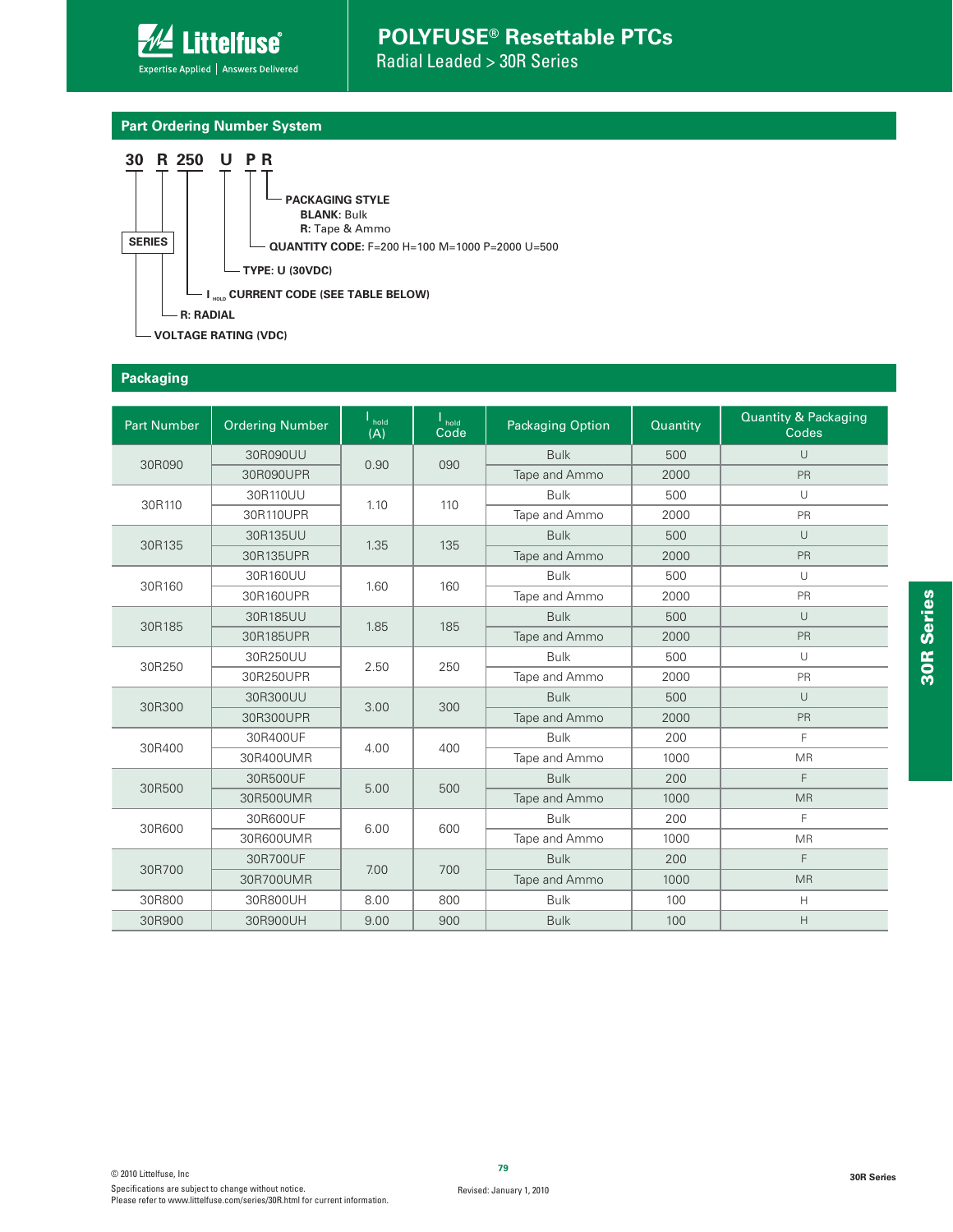Radial Leaded > 30R Series



#### **Tape and Ammo Specifications**

|                                                  | Devices taped using EIA468-B/IE286-2 standards. See table below and Figure 1 for details. |                                         |                   |                |  |  |  |  |  |
|--------------------------------------------------|-------------------------------------------------------------------------------------------|-----------------------------------------|-------------------|----------------|--|--|--|--|--|
| <b>Dimension</b>                                 | <b>EIA Mark</b>                                                                           | <b>IEC Mark</b>                         | <b>Dimensions</b> |                |  |  |  |  |  |
|                                                  |                                                                                           |                                         | Dim. (mm)         | Tol. (mm)      |  |  |  |  |  |
| Carrier tape width                               | W                                                                                         | W                                       | 18                | $-0.5 / +1.0$  |  |  |  |  |  |
| Hold down tape width:                            | $W_{4}$                                                                                   | W <sub>o</sub>                          | 11                | min.           |  |  |  |  |  |
| Top distance between tape edges                  | $W_{6}$                                                                                   | $W_{2}$                                 | 3                 | max.           |  |  |  |  |  |
| Sprocket hole position                           | $W_{\kappa}$                                                                              | W,                                      | 9                 | $-0.5 / +0.75$ |  |  |  |  |  |
| Sprocket hole diameter*                          | $D_{0}$                                                                                   | $D_{0}$                                 | $\overline{4}$    | $-0.32 / +0.2$ |  |  |  |  |  |
| Abscissa to plane(straight lead)                 | н                                                                                         | н                                       | 18.5              | $-/- 3.0$      |  |  |  |  |  |
| Abscissa to plane(kinked lead)                   | $H_{0}$                                                                                   | $H_{0}$                                 | 16                | $-/- 0.5$      |  |  |  |  |  |
| Abscissa to top: 30R090-30R185                   | $H_1$                                                                                     | Н,                                      | 32.2              | max.           |  |  |  |  |  |
| Abscissa to top: 30R250-30R900                   |                                                                                           |                                         | 45.0              | max.           |  |  |  |  |  |
| Overall width w/o lead protrusion: 30R090-30R185 | $C_{1}$                                                                                   |                                         | 42.5              | max.           |  |  |  |  |  |
| Overall width w/o lead protrusion: 30R250-30R900 |                                                                                           |                                         | 56                | max.           |  |  |  |  |  |
| Overall width w/ lead protrusion: 30R090-30R185  | $\mathbf{C}_{_{2}}$                                                                       |                                         | 43.2              | max.           |  |  |  |  |  |
| Overall width w/ lead protrusion: 30R250-30R900  |                                                                                           |                                         | 57                | max.           |  |  |  |  |  |
| Lead protrusion                                  | $L_{1}$                                                                                   | $I_{1}$                                 | 1.0               | max.           |  |  |  |  |  |
| Protrusion of cut out                            | L                                                                                         | L                                       | 11                | max.           |  |  |  |  |  |
| Protrusion beyond hold-down tape                 | $\mathbf{I}_{2}$                                                                          | $\mathbf{I}_{2}$                        | Not specified     |                |  |  |  |  |  |
| Sprocket hole pitch: 30R090-30R300               | $P_0$                                                                                     | $P_0$                                   | 12.7              | $-/- 0.3$      |  |  |  |  |  |
| Sprocket hole pitch on: 30R400-30R900            | $P_{0}$                                                                                   | $\mathsf{P}_{_{\scriptscriptstyle{0}}}$ | 25.4              | $-/- 0.5$      |  |  |  |  |  |
| Device pitch: 30R090-30R300                      |                                                                                           |                                         | 12.7              |                |  |  |  |  |  |
| Device pitch: 30R400-30R900                      |                                                                                           |                                         | 25.4              |                |  |  |  |  |  |
| Pitch tolerance                                  |                                                                                           |                                         | 20 consecutive.   | $-/-1$         |  |  |  |  |  |
| Tape thickness                                   | t                                                                                         | t                                       | 0.9               | max.           |  |  |  |  |  |
| Tape thickness with splice: 30R090-30R250        | $t_{1}$                                                                                   |                                         | 1.5               | max.           |  |  |  |  |  |
| Tape thickness with splice: 30R300-30R900        | $\mathbf{t}_{\scriptscriptstyle 1}$                                                       |                                         | 2.0               | max.           |  |  |  |  |  |
| Splice sprocket hole alignment                   |                                                                                           |                                         | $\mathbf 0$       | $-/- 0.3$      |  |  |  |  |  |
| Body lateral deviation                           | Δh                                                                                        | Δh                                      | $\mathbf 0$       | $-/- 1.0$      |  |  |  |  |  |
| Body tape plane deviation                        | Δp                                                                                        | $\Delta p$                              | $\overline{0}$    | $-/- 1.3$      |  |  |  |  |  |
| Ordinate to adjacent component lead*             | $P_{1}$                                                                                   | $P_{1}$                                 | 3.81              | $-/- 0.7$      |  |  |  |  |  |
| Ordinate to adjacent component lead*             |                                                                                           |                                         | 7.62              | $-/- 0.7$      |  |  |  |  |  |
| Lead spacing: 30R090-30R400                      | F                                                                                         | F                                       | 5.08              | $-/+$ 0.8      |  |  |  |  |  |
| Lead spacing: 30R500-30R900                      | F                                                                                         | F                                       | 10.18             | $-/- 0.8$      |  |  |  |  |  |

\*Differs from EIA Specification